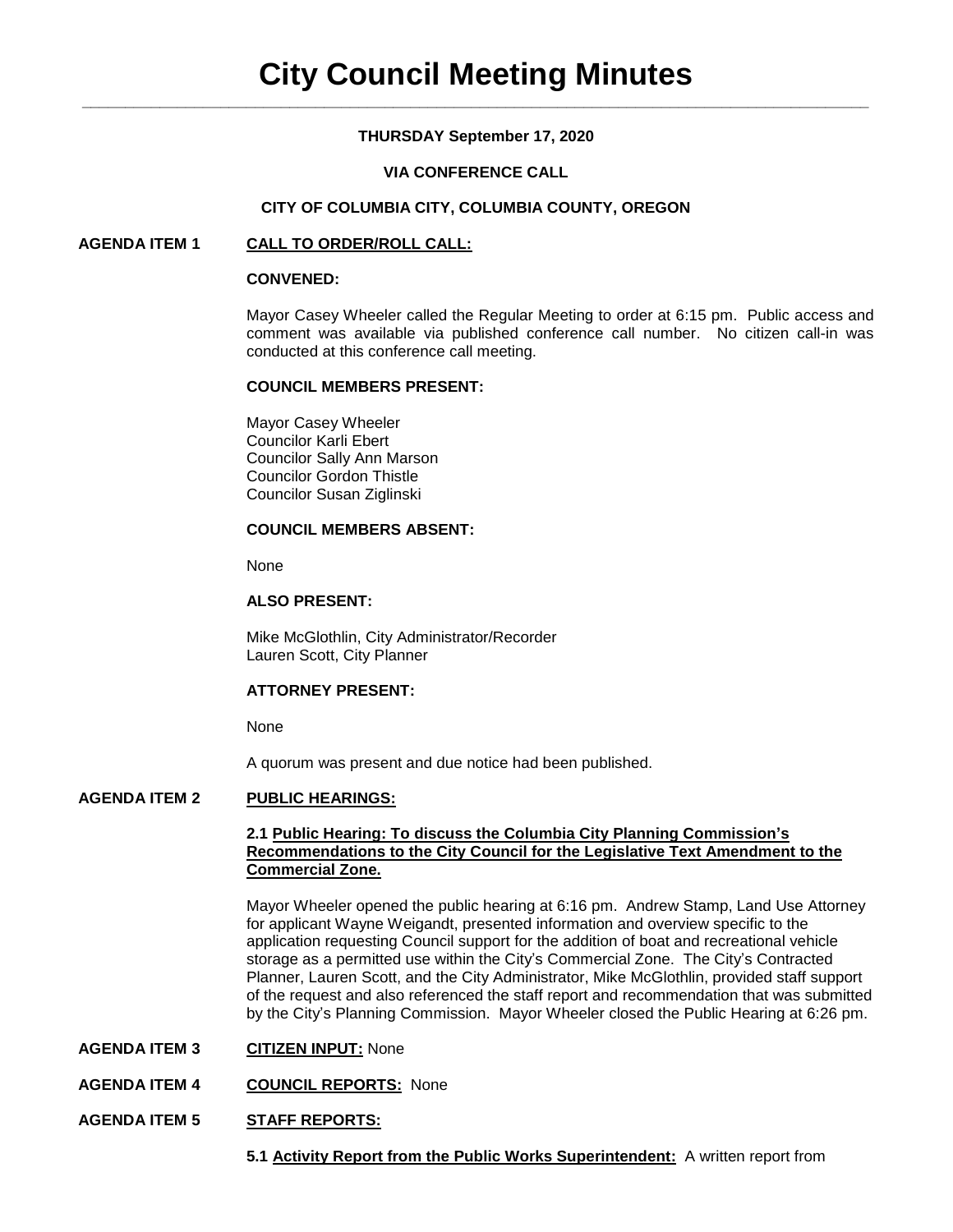September 17, 2020

Public Works Superintendent Micah Rogers was submitted for the previous month's activities.

**5.2 Activity Report from the Police Operations Sergeant:** A written report from Police Operations Sergeant Jerry Bartolomucci was submitted for the previous month's activities.

# **AGENDA ITEM 6 CONSENT AGENDA**

# **6.1 Bills paid with check numbers 32690 through 32734 during the month of August, 2020.**

- **6.2 Financial Report for the month ending August 31, 2020.**
- **6.3 Minutes of the August 20, 2020 Regular City Council Meeting.**

CARRIED UNANIMOUSLY BY ROLL CALL VOTE TO APPROVE THE CONSENT AGENDA.

# **AGENDA ITEM 7 UNFINISHED BUSINESS:** None

# **AGENDA ITEM 8 NEW BUSINESS:**

### **8.1 South County Collaborative Update with Rachel Barry, Government Affairs and Project Support Specialist, City of St. Helens.**

CITY ADMINISTRATOR MIKE MCGLOTHLIN CONDUCTED THE INTRODUCTION OF THE SOUTH COUNTY COLLABORATIVE TEAM. THE FOLLOWING TEAM MEMBERS THEN BRIEFED THE CITY COUNCIL ON THE PROGRESS TO DATE AND THE NEXT STEPS FOR EACH OF THEIR RESPECTIVE DISCIPLINES BY USING THE POWER POINT SLIDE DECK ATTACHED TO THE AGENDA PACKET. RACHEL BARRY: COLLABORATIVE PURPOSE, ELECTED LEADERS MEETING REVIEW, AND STATUS UPDATE, MIKE RUSSELL: INFRASTRUCURE EFFORTS, WELA NEGALSPACH: TOURISM UPDATE, DOUG HAYES: INDUSTRIAL RECRUITMENT, AND PAUL VOGEL: MARKETING/BRANDING DEVELOPMENT.

## **8.2 Dalton Lake Nature Preserve Project Update with Lynne Pettit, Chair of the Dalton Lake Advisory Committee and member of the St. Helens Parks and Trails Commission.**

DUE TO TECHNICAL DIFFICULTIES THIS CONFERENCE CALL ATTENDEE WAS DROPPED FROM THE CALL. ARRANGEMENTS MADE FOR A BRIEFING TO THE CITY ADMINISTRATOR HAVE BEEN MADE, WHO WILL THEN BRIEF CITY COUNCIL.

### **8.3 Notice of Waste Management 2020 Inflation Adjustment.**

INFLATION ADJUSTMENT INFORMATION WAS RECEIVED AND REVIEWED BY COUNCIL.

### **8.4 First Reading of Council Bill 20-905: An Ordinance Amending Ordinance No. 03- 586-O, the Columbia City Development Code, Chapter 7.60 (C) Commercial Zone.**

COUNCIL CONDUCTED THE FIRST READING OF COUNCIL BILL 20-905.

# **8.5 Council Bill 20-906: A Resolution Authorizing a Transfer of Appropriations within the General Fund during the Fiscal Year Beginning July 1, 2020.**

MOVED (MARSON), SECONDED (THISTLE), AND APPROVED UNANIMOUSLY TO APPROVE COUNCIL BILL 20-906.